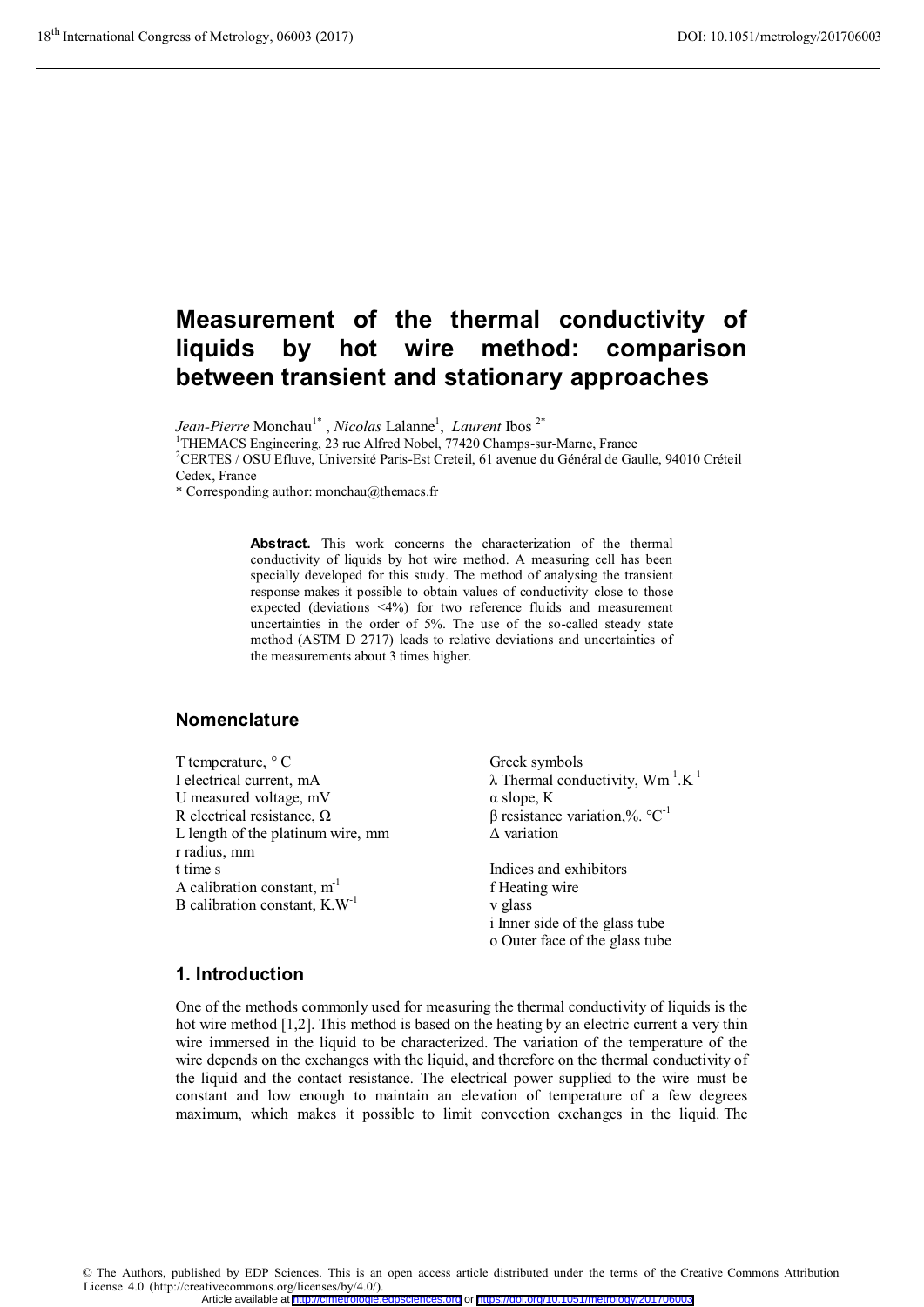temperature of the wire can be measured either by a thermocouple welded to the wire, or by measuring the electrical resistance of the wire during its warming up. The conductivity of the liquid can be determined by two methods: transient or steady-state regim. A measuring cell made of glass with a 50 μm diameter platinum wire was processed in this work. The measurement of the temperature of the wire is carried out by a measure of its electrical resistance over time, by a 4-wire method which makes it possible to minimize the influence of the electrical resistance of contacts. The device allows a characterization in transient or steady states. We therefore propose in this paper a comparison of these two approaches on the basis of the study of different liquids. A comparative study of measurement uncertainties is also presented. This article is however limited to a discussion about the metrological aspects of these two methods of measurement.

## **2. Experimental cell developed**

A measuring cell has been specially developed for this study. The device is freely inspired from ASTM D2717 [3]. It consists of a platinum wire stretched into the liquid to be studied. The thread must be exactly centered so that it can be modeled in terms of heat exchanges for static measurements. The photographs in Figure 1 show the measuring device. The platinum wire was installed in a U-shaped tube (of inner and outer diameters of 6 and 9 mm respectively), made of glass, in order to facilitate its use (filling, holding on support ...). Upon measurement, the U-tube is placed in a tank filled with water whose temperature is constantly controlled.

Figure 2 shows a synoptic of the experimental device. Centering cylinders **A** (PTFE) have been milled exactly to the internal dimension of the glass tube **D** and were drilled in their center at the diameter of 0.1mm. The centering accuracy is therefore of 25 μm. This represents an error of less than 1% on the inner radius of the glass tube. Platinum wire **C** is connected like a 4-wire electrical resistor in order to obtain an accurate resistance value of the portion studied. Moreover, this wiring makes it possible to limit the effects of longitudinal conduction temperature. Liquid **B** fills the glass tube. The test body is located between the two brazes that define the length **L** of measurement.



Figure 1 : left: the entire device in a U-shaped tube for easy filling; Right: detail of brazing of the two platinum wires delimiting the measuring zone

**Figure 2 :** Block diagram of the measuring cell (see text for details)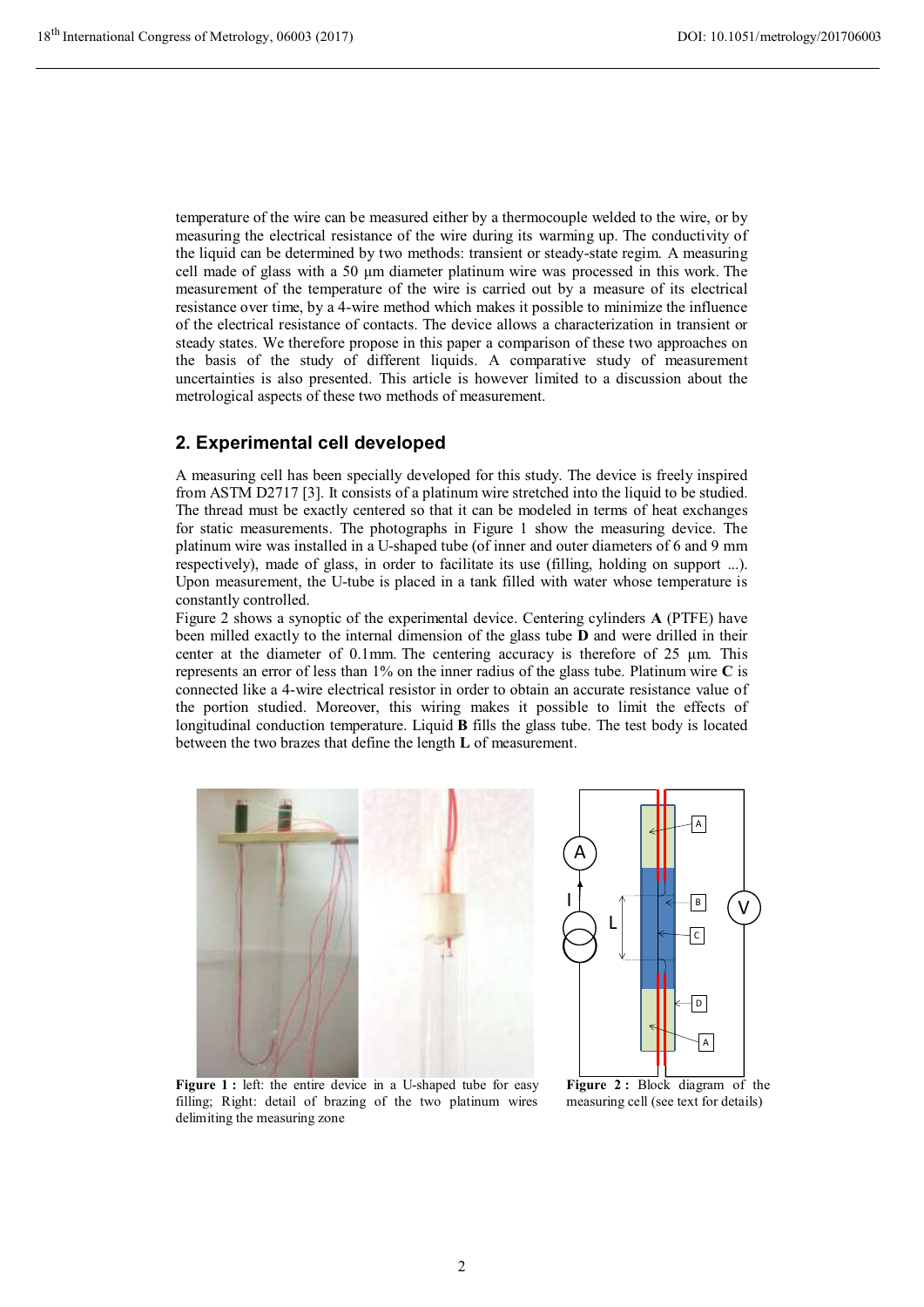## **3. Measurement principles and instrumentation of the device**

In both cases studied (transient or stationary measurements), the heating wire is powered by an electric current of constant intensity  $I$ . The voltage  $U$  at the terminals of the wire is measured over time to determine changes in its electrical resistance *R.* In transient mode, a short sampling period and a short measurement duration are chosen. For stationary measurements, the measurement duration is extended until reaching a constant temperature of the wire . The processing of the experimental data differs for these two types of measurement.

## **3.1. Analysis of data by transient method**

In the case of a transient measurement, a heat transfer is assumed in the fluid in cylindrical geometry in a semi-infinite medium. The measure must therefore be carried out over a short period so as not to suffer the effects of the outer glass tube. We also consider that the initial temperature of the wire  $T(0)$  and the electrical power *P* are constant. Solving the heat equation for these conditions provides an analytical expression for the time course *T(t)* of the temperature of the heating wire. If a very thin heating wire is used, its inertia has no manifestation measurable on the temperature curve for very short times (here for  $t < 2$  s). So if we take the so-called "quasi-stationary" hypothesis, we obtain a simplified expression of the temperature variation of the wire [1,2]:

$$
\mathcal{T}(t) - \mathcal{T}(0) = \alpha \times \ln(t) + C \tag{1}
$$

Where  $\alpha$  is the slope of the linear portion of the temperature plot with respect to the logarithm of the time:

$$
\alpha = \frac{P}{4\pi\lambda L} \iff \lambda = \frac{P}{4\pi\alpha L} \tag{2}
$$

The value of  $\alpha$  is obtained by linear regression (least squares) by considering portions of the curve  $\Delta T = f(\ln t)$  until "unsigned" residuals are obtained. Equation (2) thus allows the calculation of the thermal conductivity of the liquid  $\lambda$  from the value of  $\alpha$  experimentally determined and the knowledge of the length of the wire *L* and of the power electric power *P.* The constant parameter *C* in equation (1) further depends on the contact resistance between the wire and the liquid, the radius of the wire and the thermal diffusivity of the liquid. The values of this parameter will not be analyzed in this work. A similar method has been used by the NIST for thermal conductivity measurements of liquids [4]. This method uses two wires of different lengths placed on the two branches of a Wheatstone bridge to eliminate edge effects.

### **3.2. Analysis of stationary data**

The data processing used in this case is described in ASTM D2717 [3]. The determination of the thermal conductivity of the liquid  $\lambda$  is based on the measurement of total change in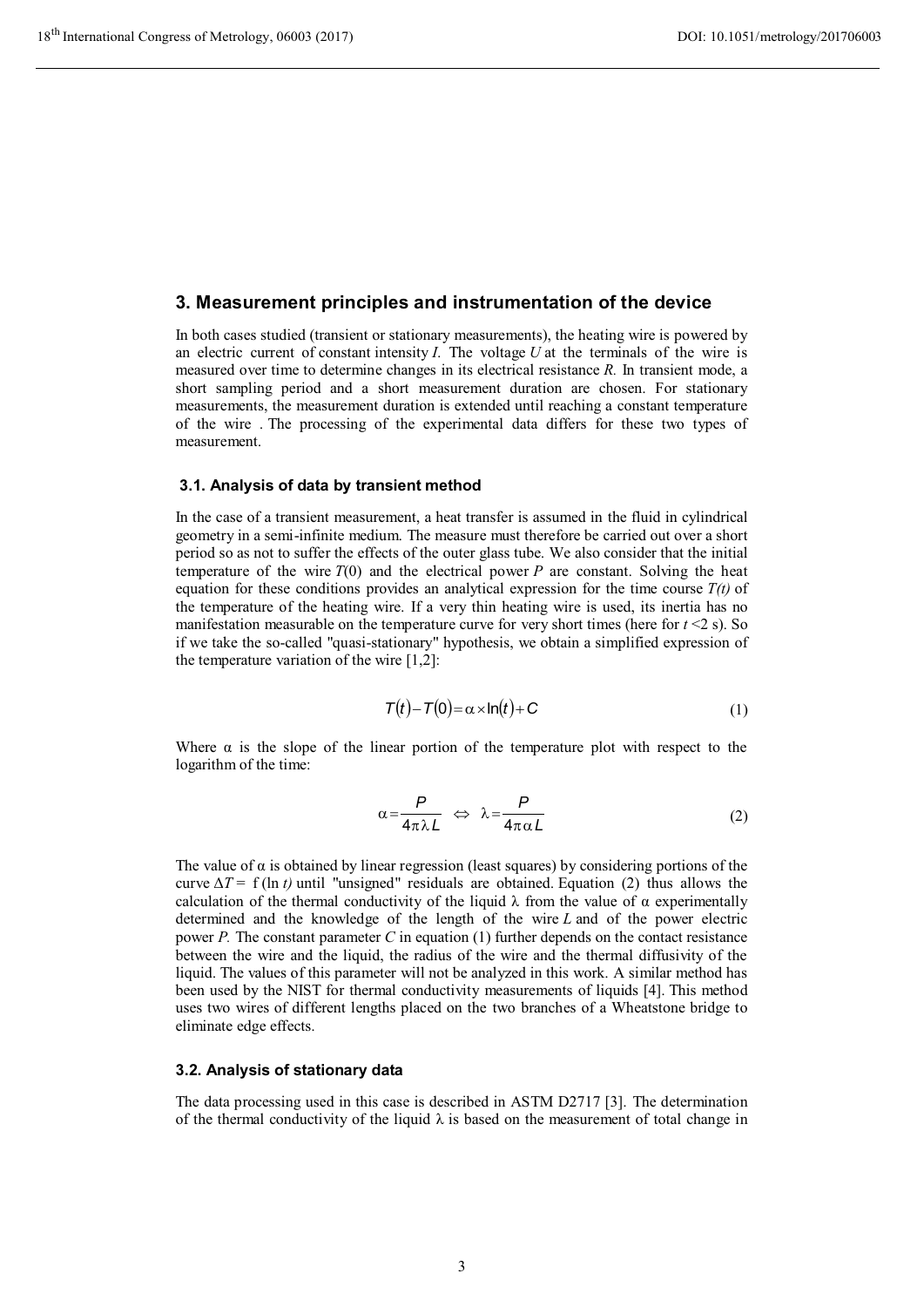temperature Δ*T* of the heating wire between the initial state and the return to steady stationary and on the knowledge of two constants *A* and *B* characteristics of the measurement cell [3]:

$$
\lambda = \frac{A}{\Delta T / \rho - B} \tag{3}
$$

The constants *A* and *B* are defined from the dimensions of the measuring cell and the thermal conductivity of the glass constituting the U-tube [3]:

$$
A = \frac{\ln(r_i/r_f)}{2\pi L} \quad ; \quad B = \frac{\ln(r_o/r_i)}{2\pi \lambda_v L} \tag{4}
$$

The ASTM standard alternatively proposes making a determination of the constants *A* and *B* by a measurement on one or more reference liquids, the most important influence parameter being the parameter *A.* 

### **3.3. Instrumentation of the measuring cell**

A current source (Keithley 2400) was used to apply a current transient method and a permanent current for the static method. A voltmeter (Keithley 2182) makes it possible to measure the voltage at the terminals of the portion of the wire used to carry out the measurement. This voltmeter has a resolution of 10nV and therefore allows to measure small variations of the voltage at the terminals of the wire. Both devices are controlled by a LabView application via a GIPB bus link. The measurement is carried out in two steps.

First, a low current (<1mA) is applied for 8 seconds to obtain the initial value of the electrical resistance of the wire, and thus of its temperature. The current value has been selected sufficiently low so as not to generate self-heating detectable during this first step and sufficiently high to allow a measurement of the voltage with a satisfactory signal-tonoise ratio. Knowledge of the initial resistance of the wire is required for the static method described in the ASTM standard.

In a second step, a higher constant current is applied in order to generate a heating of the platinum wire. The measuring step (from 62.5ms to 833ms) and the total duration (from 64s to 833s) depend on the chosen method (transient or stationary). The intensity of the current can be chosen between 10mA and 1A. The value must be adapted to the conductivity of the liquid in order to limit the rise in temperature to a few degrees C.

The temperature of the hot wire is calculated from the resistance measurements using standard values for the variation of the platinum resistivity of the temperature. For this material, it is possible to consider, in a reduced temperature range around the ambient temperature, a coefficient of variation of the electrical resistance  $β = 0.3862\%$ . °C<sup>-1</sup>. The use of this coefficient makes it possible to transform the measured electrical resistance relative variations of the measured electrical resistance Δ*R*/*R* into a temperature variation *ΔT*. The temperature of the liquid in the U-tube and the temperature of the water in the vessel containing the U-tube are controlled during the experiments using thermocouples and a Fluke™ Digital Recorder. It is necessary to ensure that the temperature of the water in the vessel remains constant for the duration of an experiment. This is particularly important in the case of steady state measurements. The maximum variation of the temperature tolerated in this study was chosen to be within  $\pm 0.2$ °C.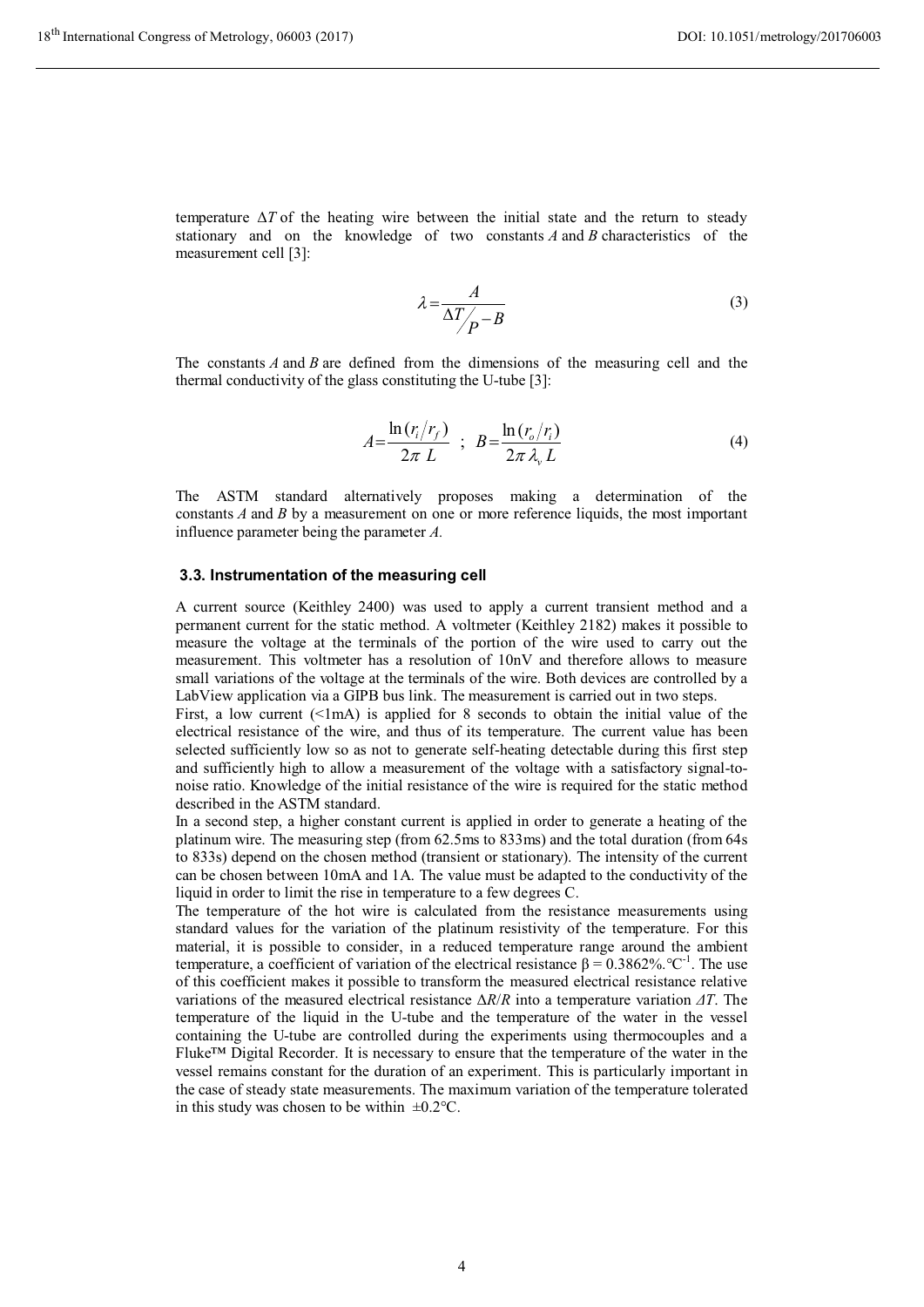## **4. Results**

## **4.1. Liquids studied**

Two liquids were used in this study: demineralized water and dimethylphthalate (DMP). The thermal conductivities of these two liquids are tabulated as a function of temperature in ASTM D2717 [3]. This will allow us to compare the results of the measurements to reference values.

## **4.2. Thermal conductivity measurements**

## **4.2.1. Results obtained with transient method**

Figures 3 and 4 show the temperature variations of the wire obtained for both liquids for two filament feed streams as well as regressions carried out on the linear portions of the curves. In both cases, the increase in temperature on the linear portion is about 1.2°C.



**Figure 3:** Temperature of the hot wire measured for water with  $I = 200$  mA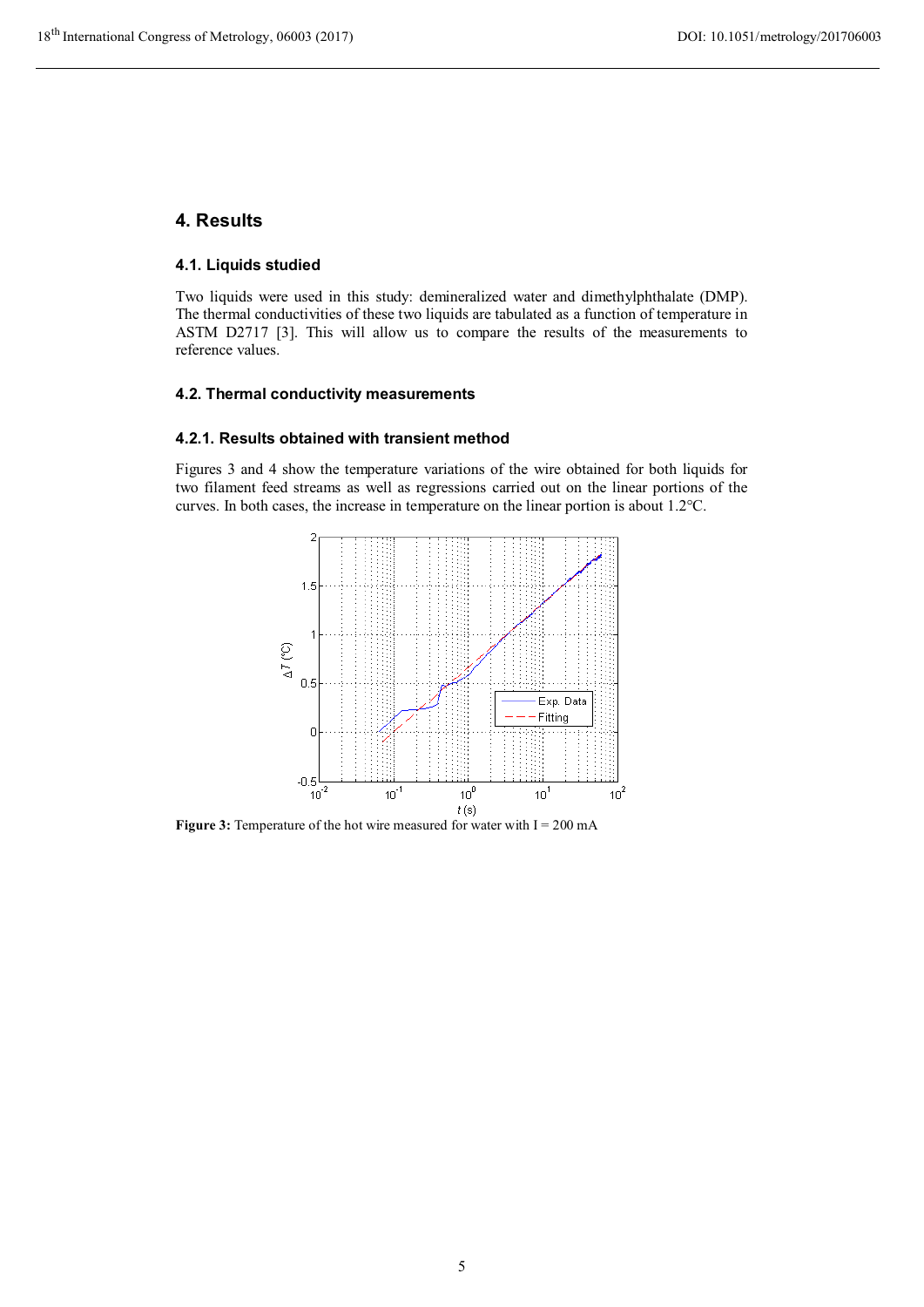

**Figure 4:** Temperature of the hot wire measured for the DMP with I = 100 mA

|  | Table 1: Thermal Conductivity of the water and the DMP for transient method with |  |  |  |  |  |
|--|----------------------------------------------------------------------------------|--|--|--|--|--|
|  | different wire currents; Comparison with literature data.                        |  |  |  |  |  |

|          |     | $\Lambda$ <sub>measured</sub> | $\Lambda_{reference}$ [3] | $\Delta \lambda / \lambda$ |
|----------|-----|-------------------------------|---------------------------|----------------------------|
|          | mA  | $W.m^{-1}.K^{-1}$             | $W.m^{-1}.K^{-1}$         | $\%$                       |
| Water    | 100 | 0.593                         | 0.610                     | $-2.8$                     |
|          | 200 | 0.613                         | 0.613                     | 0.0                        |
|          | 300 | 0.639                         | 0.616                     | 3.7                        |
| Dimethyl | 50  | 0.145                         | 0.148                     | $-1.7$                     |
| Phtalate | 100 | 0.147                         | 0.148                     | $-0.6$                     |
|          | 150 | 0.143                         | 0.147                     | $-3.2$                     |

The thermal conductivity values obtained for the two liquids and different filament feed currents are shown in Table 1. Currents twice weaker have been selected for DMP in order to maintain temperature variations similar to those obtained for water, the expected thermal conductivity of the DMP being about 4 times lower than that the one of water. It can be seen that there is a dispersion of values without a tendency to diminish or increase the results. The method seems therefore unbiased but a notable dispersion exists (up to 3.7%). Note that the ASTM standard announces a scatter of results up to 10%.

## **4.2.2. Results obtained in steady state**

Steady-state measurements were performed for both liquids, considering the value of the electric current allowing to obtain the transient measurement closest to the reference value. The measurement is continued until a stable value of the resistance of the filament is reached. The final value of the resistance is obtained by taking the long time asymptotic value. For this experiment, it is also necessary to use a power supplied to the wire as stable as possible. Figures 5 and 6 show respectively the variation of resistance and of power measured over time for water with a supply current of 200 mA. For *T>*400s, we obtain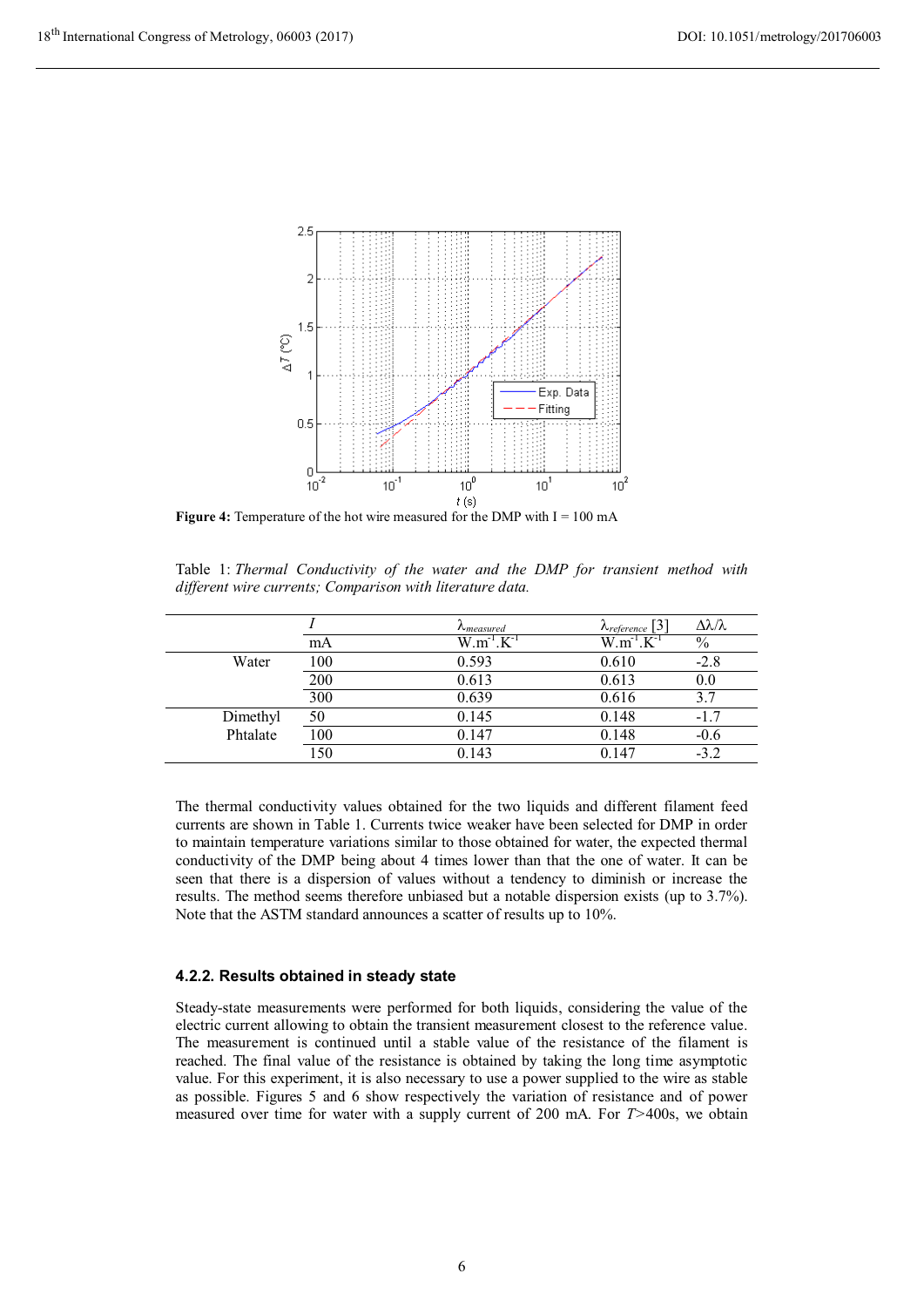variations of the wire resistance less than 0.3% and of the power less than 0.02%, which makes it possible to consider that a steady state is reached. The thermal conductivity values obtained from the steady state measurements are presented in Table 2 for both liquids considered. The total temperature variation Δ*T* obtained is also reported in the table. Compared to results obtained by a transient analysis, a larger gap between measured and expected values is observed. This discrepancy does not seem to be explained by a systematic error.



**Figure 5:** variation in resistance of the wire measured for stationary water for  $I = 200$ mA

**Figure 6:** Variation in power of the hot wire measured for stationary water for  $I = 200$ mA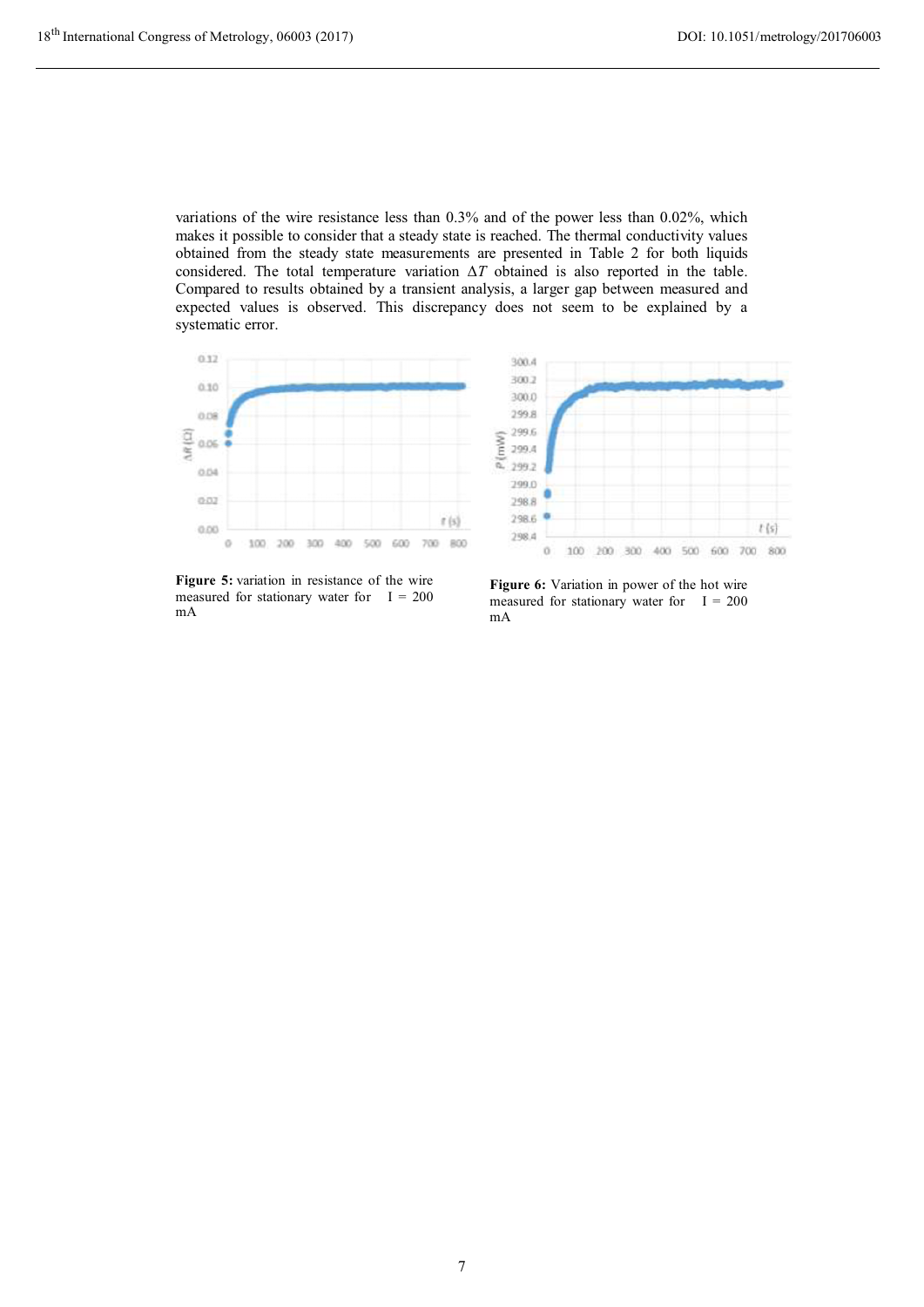|       |     | $\mathbf{r}$ | $v_{measured}$                    | $r_{reference}$<br>ັ                                     | ユハハ           |
|-------|-----|--------------|-----------------------------------|----------------------------------------------------------|---------------|
|       | mA  | $\sim$       | W<br><b>TT-</b><br>m.,<br>$\cdot$ | W<br>$T$ $T$ =<br>$\cdot$ m $\overline{ }$<br>$\cdot$ IX | $\frac{0}{0}$ |
| Water | 200 | 3.58         | u. <i>jjj</i>                     | U.O<br>ີ -                                               | -9.5          |

Diméthyl Phtalate 100 2.80 0.170 0.148 15

Table 2: *Measurement of thermal conductivity of water and dimethyl phthalate with the stationary method; Comparison with data in the literature* 

## **4.3. Analysis and evaluation of measurement uncertainties**

The determination of the conductivity by stationary or transient methods involves several influencing parameters which can be classified into four categories:

- -The dimensions of the measuring cell: the length of the heating wire, the radius of the wire and glass tube (stationary measurements only). These quantities were measured and uncertainty calculated.
- -The properties of the materials used: temperature coefficient of the platinum wire and thermal conductivity of glass (stationary measurements only); these parameters were not measured, the values used were taken from the literature and the uncertainties fixed to 3% for β and to 20% for  $λ<sub>v</sub>$ .
- -The measured quantities: current applied to the heating wire and voltage measured at the wire terminals. The uncertainties of these quantities were established on the basis of the technical datasheets of the current source and voltmeter on one hand and a calculation of the standard deviation on measured values (in the case of steady state tests) on the other hand.
- -Intermediate quantities calculated from measurements and / or fixed quantities. Using a conventional uncertainty propagation technique as defined in the reference [5], we obtain the uncertainties presented in Table 3 for some situations (a transient measurement and a stationary measurement for both liquids). The uncertainty of transient measurement is identical for the two liquids used. The uncertainty obtained by the stationary method is much higher and is depending on the liquid used. Moreover, these uncertainties are greater than the relative observed variability between the measured values and the expected values. These gaps are therefore probably related to uncertain parameters used for the calculation of thermal conductivity.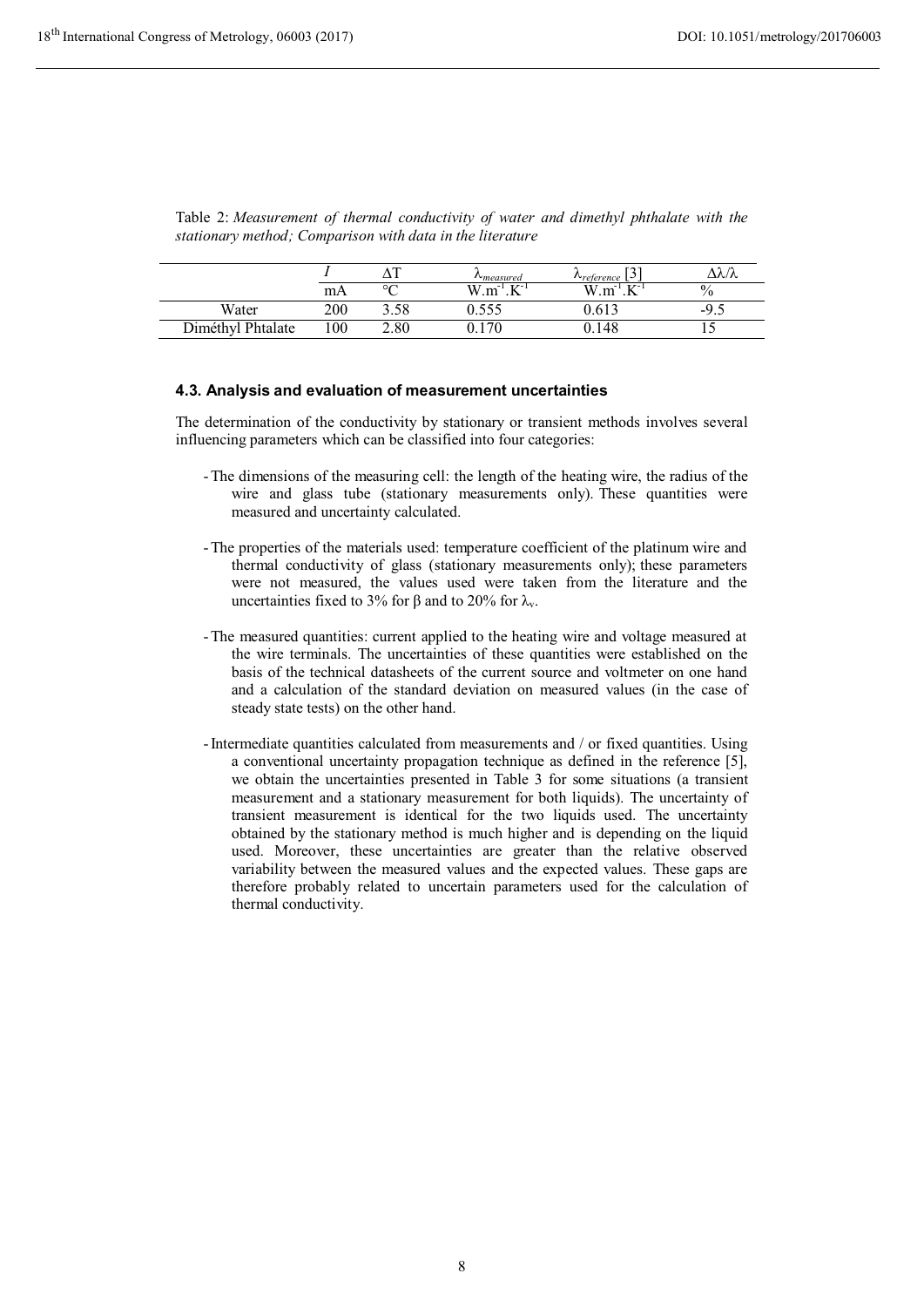|                   |     | Measurement  | Uncertainty          |
|-------------------|-----|--------------|----------------------|
|                   | mA  | method       | on $\lambda$<br>$\%$ |
| Water             | 200 | transient    | 5.2                  |
|                   | 200 | stationary   |                      |
| Diméthyl Phtalate | 100 | transient    |                      |
|                   | 100 | stationnaire |                      |

Table 3: *Measurement uncertainties on the thermal conductivity of the liquid* 

An assessment of the respective contributions of the influencing parameters on the final uncertainty estimated for the thermal conductivity is presented for the case of the measurements in transient regime in figure 7. A similar balance is shown in figure 8 for a measurement in stationary regime. The data considered for each influencing parameter is the product of the standard uncertainty by the sensitivity coefficient (in absolute value). The values are then standardized to 100 for the most influencing parameter contribution. As an indication, Table 4 provides the values of the various physical parameters and their uncertainties (the case of characterization of dimethyl phthalate is considered only). For the transient method, the reduction of uncertainties requires a calibration of the variation of the electrical resistance of the wire as a function of the temperature (parameter β) and by an improvement of the method used for the estimation of the slope α. Uncertainty over the length of the wire is more difficult to reduce. For the static method, the uncertainty is mainly due to the estimated absolute resistances of initial and final resistances, leading to significant relative uncertainties on Δ*R* and Δ*T.* This problem is intrinsic to this method.



Figure 7: *Relative contributions to measurement uncertainty on the thermal conductivity in the case of two transient measurements*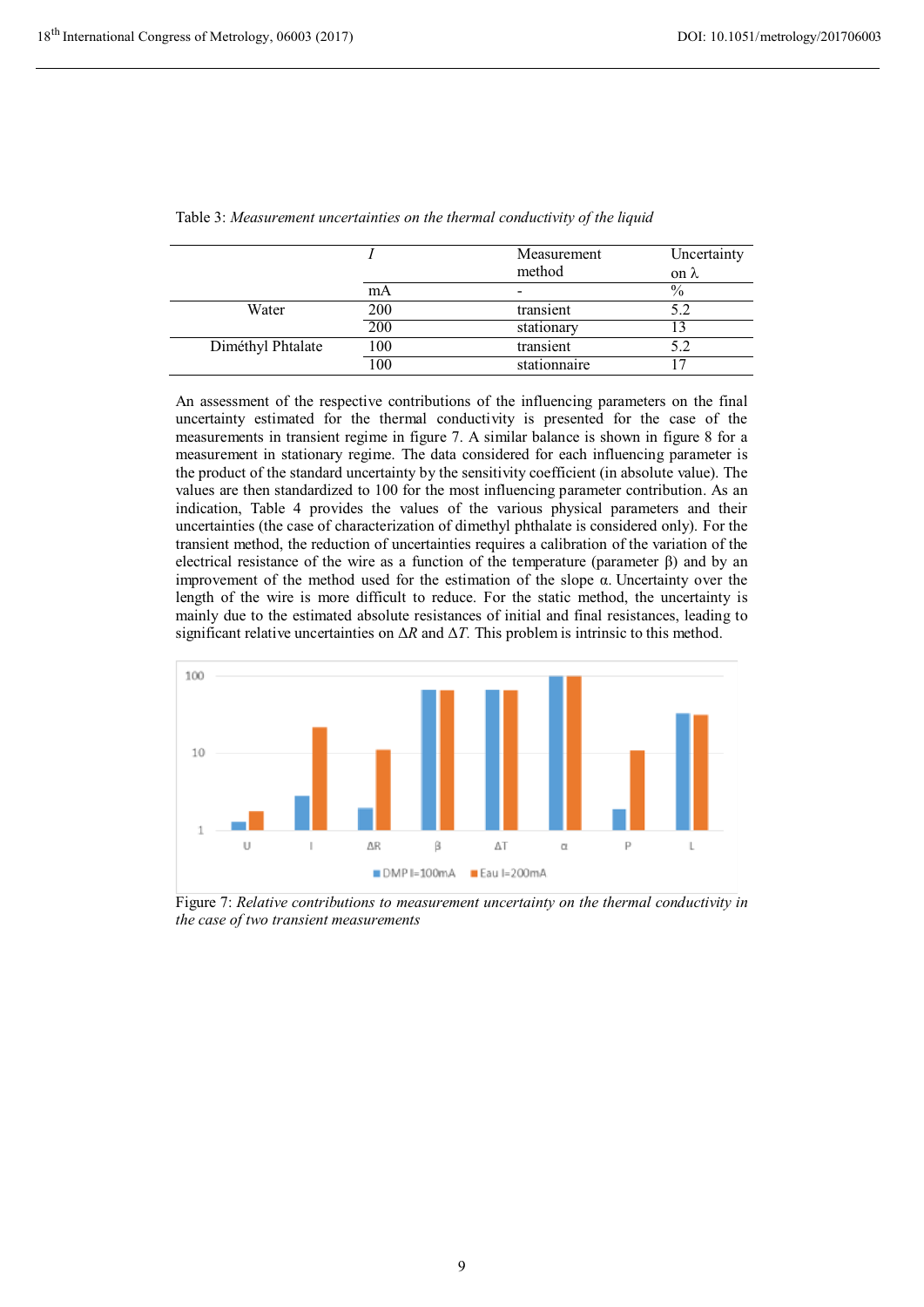

Figure 8: *Relative contributions to the measurement uncertainty on the thermal conductivity in the case of two steady-state measurements* 

Table 4: *Values of physical parameters and their uncertainties (see text for more details)* 

| Cell parameters                                              | Stationary measurement                                   |                                         | Transitional measure                     |
|--------------------------------------------------------------|----------------------------------------------------------|-----------------------------------------|------------------------------------------|
| $L = 137.5 \pm 2.0$ mm                                       | $U_{\text{init}}$ = 7.3562 $\pm$ 0.0005 mV               | $A = 6.34 \pm 0.15$ m <sup>-1</sup>     | $U = 743.77 \pm 0.42$ mV                 |
| $r_0 = 4.50 \pm 0.01$ mm                                     | $I_{\text{init}} = 1000.00 \pm 0.95 \text{ }\mu\text{A}$ | $B = 0.469 \pm 0.094$ K.W <sup>-1</sup> | $I = 99.997 \pm 0.061$ mA                |
| $r_i = 3.00 \pm 0.01$ mm                                     | $R_{\text{int}} = 7.356 \pm 0.011 \ \Box$                | $P = 74.291 \pm 0.045$ mW               | $P = 74.375 \pm 0.062$ mW                |
| $r_f = 25.0 \pm 0.25 \text{ }\mu\text{m}$                    | $U_{\text{final}} = 742.93 \pm 0.03$ mV                  | $\Delta R = 73 \pm 12$ m $\Delta$       | $\Delta R = 53.046 \pm 0.045$ m $\Omega$ |
| $\lambda_v = 1.0 \pm 0.2$ W.m <sup>-1</sup> .K <sup>-1</sup> | $I_{final} = 100.00 \pm 0.06$ mA                         | $\Delta T = 2.80 \pm 0.46$ °C           | $\Delta T = 2.028 \pm 0.061$ °C          |
| $\beta$ = 0.386 ± 0.012 $\Box$ . °C <sup>1</sup>             | $R_{\text{final}} = 7.4295 \pm 0.0046 \ \Omega$          | $\overline{\phantom{a}}$                | $\alpha$ = 0.293 $\pm$ 0.013 °C          |

The measuring cell is simple to design and use. The gap between measurements obtained by transient method and the corresponding expected values for each liquid tested is lower than the measurement uncertainties. The number of influencing parameters is higher in the case of steady-state tests (17) than in the case of transient measurements (8), which leads to greater measurement uncertainties. In addition, this method tends to encourage convective exchanges in the liquid, which are not taken into account in the models. A more in-depth study is needed to quantify the influence of this phenomenon on measurements. The use of a transient method thus seems preferable to the use of the method of ASTM D 2717 [3]. On the other hand, other measuring approaches can also be tested (harmonic excitation, 3-ω method for example) with this device. Similarly, a comparison of measurements with other existing devices (commercial devices, miniature cells, etc.) is programmed.